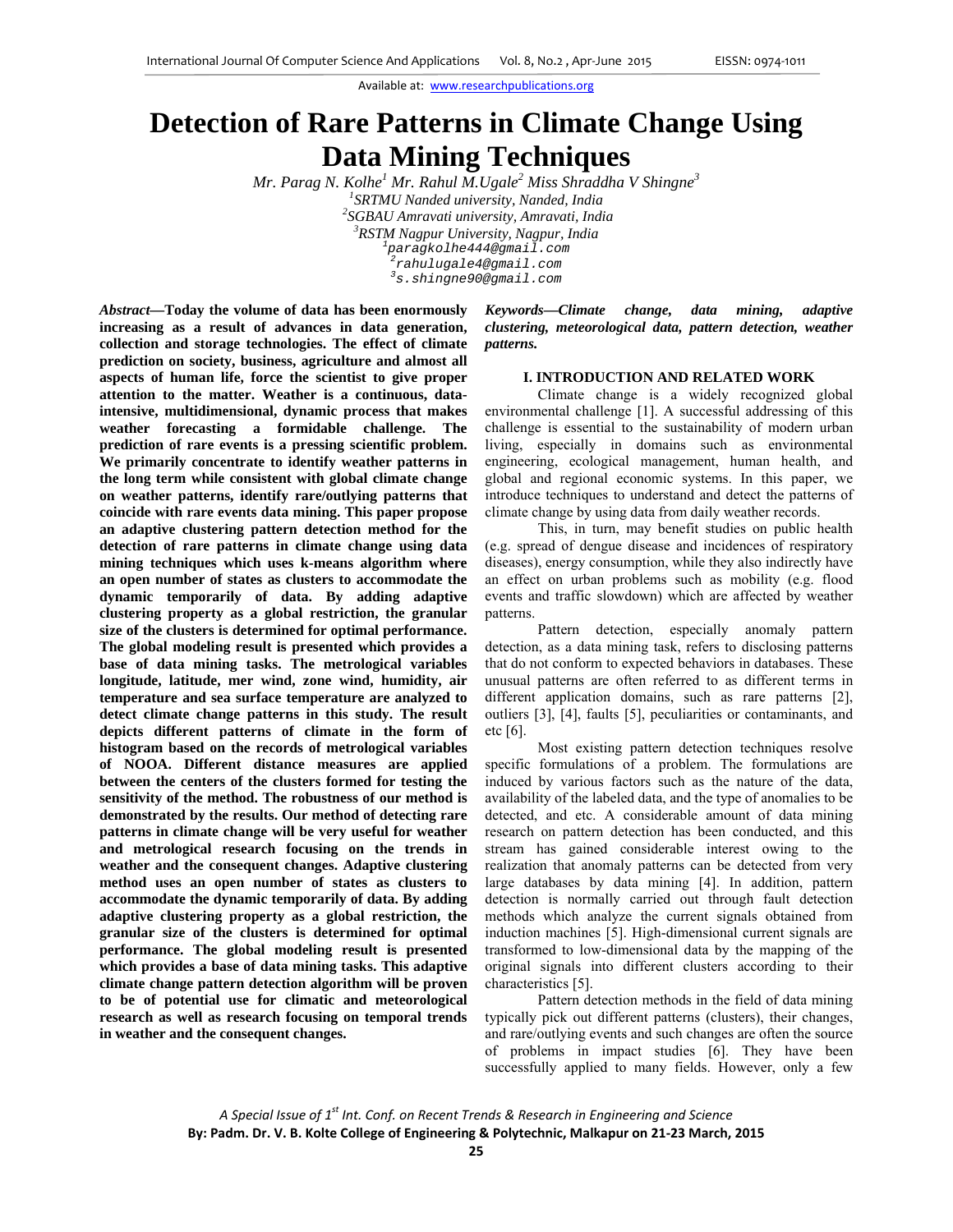studies have been adapted for environment, weather or climate applications.

From a meteorological viewpoint, research on climate change to disclose typical seasonal patterns of weather, such as the seasonal variability of thermal conditions in Singapore is very important [7], [8]. Natural variability in the climate of Singapore is influenced primarily by the monsoonal influences in various months of the year. Studies on Singapore data have shown a long-term increase in temperature in the past few decades [9], [10], in line with global warming studies over the Southeast Asian region [11]. The anomaly pattern or rare events may also be attributed to anomalous conditions such as the El Nino or Southern Oscillation (ENSO) phenomena [12]–[13].

 On a larger scale, climate change is an unprecedented environment change that is affecting our planet [14], [15]. It is already having significant impacts on many aspects of our lives [14], [16]–[19]. Climate change projections on both the global and regional scales are characterized by multiple sources of uncertainty [16]. In order to characterize such uncertainties, global and regional climate model projections need to be based on probabilistic approaches using multimodel ensembles of experiments [16].

 Kyung Soo Jun et al. discussed the impact of climate change on spatial water resources. The study was a new attempt to quantify hydrologic vulnerability that included the impacts of climate change [17]. The long term impact of climate change on the carbon budget of Lake Simcoe, Ontario were discussed by analyzing the relationship between temperature and dissolved inorganic carbon in some tributaries [19]. Anna Augustsson et al. discussed how the climate effect can be inserted in a commonly used exposure model, and how the exposure then changes compared to present conditions [18]. The results indicated that changes in climate are likely to affect the speciation, mobility, and risks associated with metals.

 As mentioned previously, many research activities have been carried out to improve the understanding of climate change patterns by means of different techniques and made considerable contributions [19]–[20]. However, the introduction of data mining techniques into this research field has been limited. Therefore, this paper aims to develop a detection method based on data mining techniques for detecting and classifying weather patterns through a case study on weather data.

 In this paper, we propose an adaptive clustering pattern detection data mining method based on an incremental cluster chain. The proposed method, an adaptive clustering pattern detection method, has a flexible structure for allowing the pattern grows and the clusters are adjusted adaptively. The proposed method is applied to analyze the weather patterns through meteorological data mining and different weather patterns are disclosed. The results indicate that the early weather patterns disappear consistently across models and this suggests long-term climate changes. The proposed pattern detection algorithm will be of potential use for climatic and meteorological research as well as research focusing on pattern recognizes or knowledge discovery in other research field.

# **II. OBJECTIVE**

The objective of the proposed method is to detect the climate change patterns through meteorological data mining [21]. Meteorological variables, including longitude, latitude, mer wind, zone wind, humidity, air temperature and sea surface temperature are simultaneously considered for identifying climate change patterns. Different scenarios with varied cluster distance thresholds are employed for testing the sensitivity of the proposed method. The robustness of the proposed method is demonstrated by the results. It is observed from the results that the early weather patterns that were present in past disappear consistently across models. Changes in temporal weather patterns suggest long-term changes to the global climate which may be attributed in part to urban development, and global climate change on a larger scale. Our climate change pattern detection algorithm is proven to be of potential use for climatic and meteorological research as well as research focusing on temporal trends in weather and the consequent changes. The research promotes the cause of advanced study and research and to elect coordination of research and investigations in all disciplines related to weather forecasting. Ultimately the Objective is to:

- 1. Detect rare weather patterns in the long-term while consistent with global climate change on weather patterns.
- 2. Predict future environmental changes based on historical data.

## **III. MATERIALS AND METHODS**

#### *A. Data collection*

This is the most important part while implementing any of the data mining technique and thus for this purpose 10 channel midi-data logger system can be used. This system provides weather data in the form of excel sheets. Data Loggers are based on digital processor. It is an electronic device that record data over the time in relation to location either with a built in instrument or sensor or via external instruments and sensors. Data Logger can automatically collect data on a 24 hour basis; this is the primary and the most important benefit of using the data loggers [21]. It is used to capture the weather data from the local weather station to a dedicated PC located in the laboratory. The transmitted weather data was then copied to Excel spreadsheets and archived on daily basis as well as monthly basis to ease data identification.

 Meteorological data in the form of daily summary data were extracted from National Climate Data Center (NCDC), National Oceanic and Atmospheric Administration (NOAA) [22]. Study of these metrological data gives us some sort of ideas about weather patterns and by processing such data and by applying data mining techniques we can properly detect the outliers in weather patterns and can predict future environmental changes which can affect the climate and day to day human life. Climate variables studied include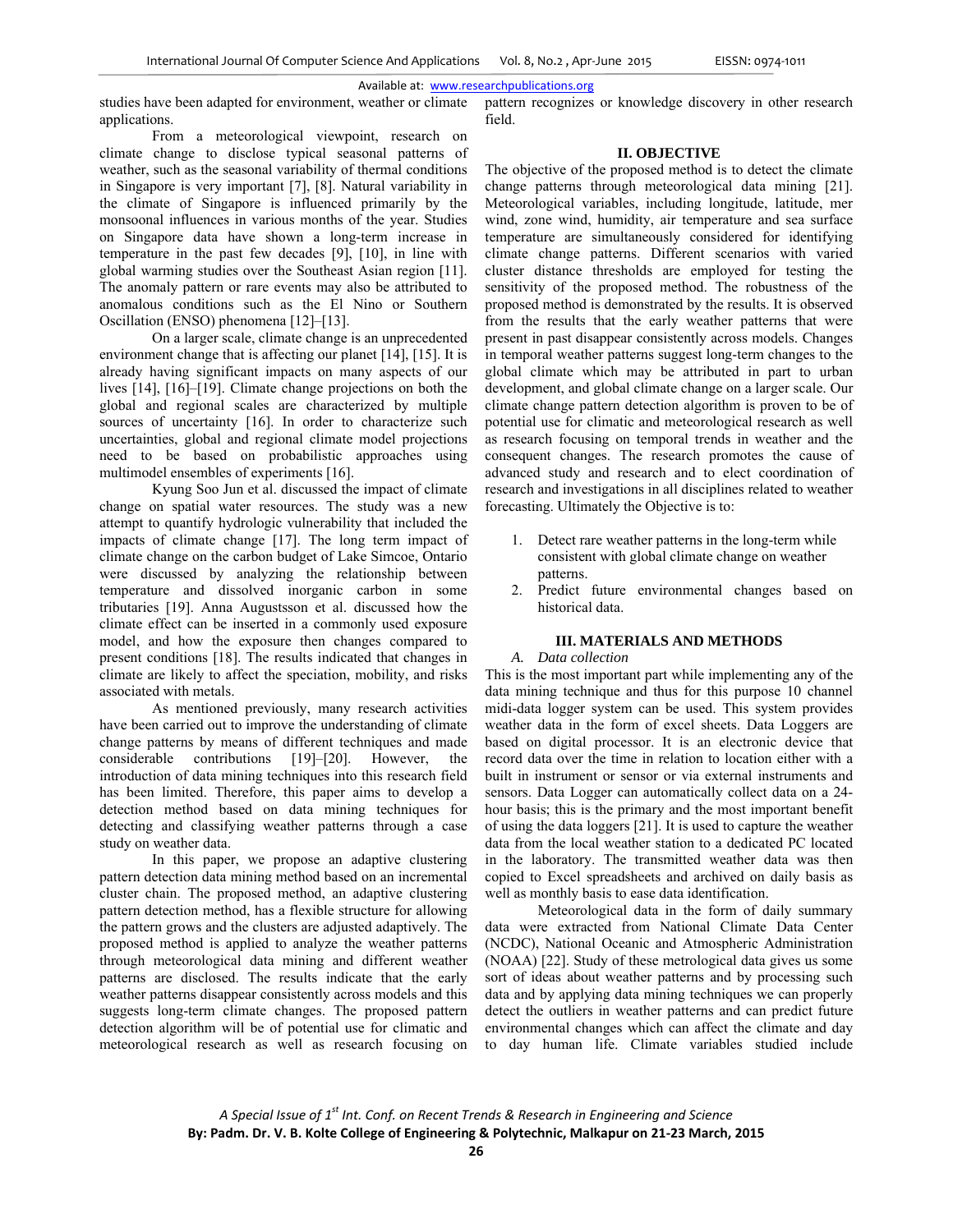longitude, latitude, mer wind, zone wind, humidity, air temperature and sea surface temperature Other variables were not included due to the presence of large amount of missing data in data sets such as mean sea level pressure, mean station pressure, maximum wind gust and precipitation amount, etc.

#### *B. Data Preprocessing*

An important step in the data mining process is data preprocessing. One of the challenges that face the knowledge discovery process in meteorological data is poor data quality. For this reason we try to prepare our data carefully to obtain accurate and correct results. First we choose the most related attributes to our mining task. For this purpose we select all the data collected in the excel sheet which is then we try to fill the missing with appropriate values. Because we are working with weather data that is a form of time series, we must preserve the series smoothness and consistency. So we use imputation method [23]. This method is effective method to fill missing values in the case of time series where the missed value is strongly related to its previous and next values.

| Obs                                          | Σŕ | Month | Day    | Latitu<br>$\triangleq$ | $\overline{\text{long}}$<br>ude | Zone.<br>Winds       | winds<br>mer. | Humid<br>È | temp.<br>$\lambda$ ir | s.s.<br>Temp. |
|----------------------------------------------|----|-------|--------|------------------------|---------------------------------|----------------------|---------------|------------|-----------------------|---------------|
| $\mathbf{1}$                                 | 80 | 3     | $\tau$ |                        | $-139.96$                       | $-5.8$               | $-3.4$        | 88.9       | 27.75                 | 28.71         |
| $\overline{c}$                               | 80 | 3     | 8      | $-2.03$                | $-139.97$                       | $-4.5$               | $-5.2$        | 87.7       | 27.08                 | 28.27         |
| 3                                            | 80 | 3     | 9      | $-2.02$                | $-139.97$                       | $-3.6$               | $-4.5$        | 83.1       | 26.6                  | 27.7          |
| $\overline{4}$                               | 80 | 3     | 10     | $-2.02$                | $-139.96$                       | $-2.6$               | $-2.3$        | 84.4       | 26.41                 | 27.27         |
| 5                                            | 80 | 3     | 11     | $-2.02$                | $-139.96$                       | $-1.2$               | $-5.1$        | 88.5       | 25.93                 | 27            |
| 6                                            | 80 | 3     | 12     | $-2.01$                | $-139.96$                       | $-4$                 | $-4.3$        | 84.4       | 25.54                 | 26.77         |
| $\tau$                                       | 80 | 3     | 13     | $-2.01$                | $-139.96$                       | $-4$                 | $-3.1$        | 84.8       | 25.69                 | 26.87         |
| 8                                            | 80 | 3     | 14     | $-2.02$                | $-139.96$                       | $-2.8$               | $-4.5$        | 89.3       | 25.61                 | 26.86         |
| 9                                            | 80 | 3     | 15     | $-2.02$                | $-139.97$                       | $\ddot{\phantom{1}}$ | ٠             | $\cdot$    | 25.26                 | 26.55         |
|                                              |    |       |        |                        |                                 |                      |               |            |                       |               |
| $\ddot{\phantom{0}}$<br>$\ddot{\phantom{1}}$ |    |       |        |                        |                                 |                      |               |            |                       |               |
| N                                            |    |       |        |                        |                                 |                      |               |            |                       |               |

Table .1. Metrological data in excel sheet

*Imputation:* Use the attribute mean to fill in the missing value, or use the attribute mean for all samples belonging to the same class to fill in the missing value: smarter

It is noteworthy that the daily summary data is not continuously available for every day.

From the logical point of view the missing values can be replaced easily by imputation [23].As it's a fact that sudden change in climate for each and every metrological variable is not possible, so missing values can be logically replaced. The number of missing values for each metrological variable can be one, two, three or its continuous and more than three values .If only single value is missing then it can be replace by the

value of previous or next day for that particular variable as there will not much difference for every metrological value for that particular day. If continuous values are missing then each next missing value can be replaced by the mean of three consecutive, exactly previous values to the missing value. Thus the missing values can be efficiently replaced by imputation process using the attributes values belonging to that same class and we logically improve the imputation method to replace more proper values.

This historical metrological data can be organized in excel sheets to get it as an input data so as to analyze, preprocessed and getting the result. In order to make the data appropriate for data mining, the metrological data studied are converted to one vector [24] for each day.

$$
X_k = (X_k(1)X_k(2) \quad \dots \quad X_k(n)) \tag{1}
$$

Where  $X_k(1)X_k(2) = X_k(n)$  (n=7 for this proposed method) representthe values of longitude, latitude, mere wind, zone wind, humidity, air temperature and sea surface temperature ; $k(k=1,2, N)$  is the input data index and Nis the total number of available days (N=700).

## *C. K-MEANS*

K-means clustering is a partitioning based clustering technique of classifying/grouping items into k groups (where k is user specified number of clusters). The grouping is done by minimizing the sum of squared distances (Euclidean distances) between items and the corresponding centroid. A centroid (also called mean vector) is "the center of mass of a geometric object of uniform density". Although K-means is simple and can be used for a wide variety of data types, it is quite sensitive to initial positions of cluster centers. There are two simple approaches to cluster center initialization i.e. either to select the initial values randomly, or to choose the first k samples of the data points. As an alternative, different sets of initial values are chosen (out of the data points) and the set, which is closest to optimal, is chosen. However, testing different initial sets is considered impracticable criteria, especially for large number of clusters, Is mail et al (1989). Therefore, different methods have been proposed in literature by Pena et al. (1999). Also, the computational complexity of original K-means algorithm is very high, especially for large data sets. Computer science has been widely adopted in different fields like agriculture. One reason is that an enormous amount of data has to be gathered and analyzed which is very hard or even impossible without making use of computer systems. . The research of spatial data is in its infancy stage and there is a need for an accurate method for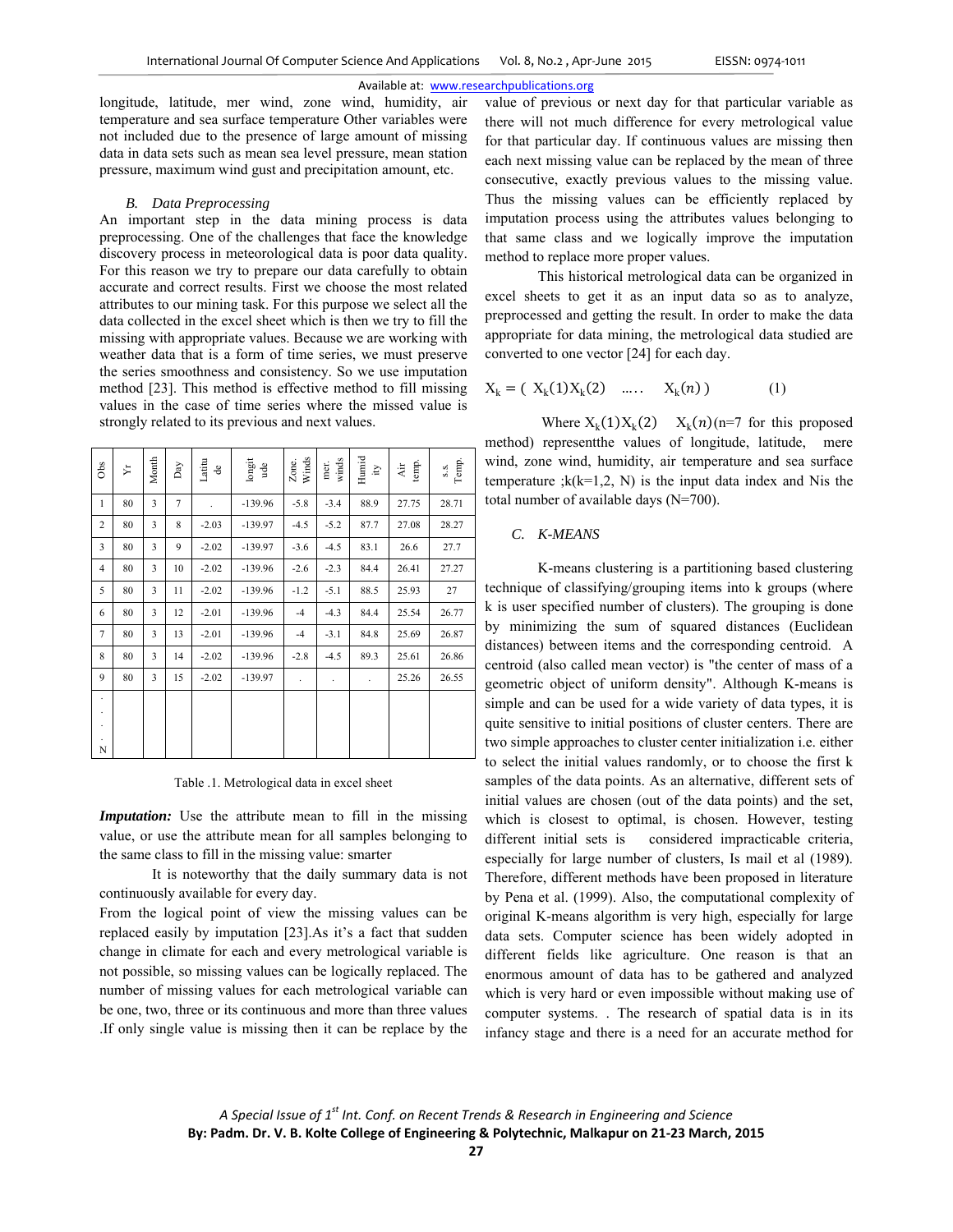rule mining. Association rule mining searches for interesting relationships among items in a given data set. This method enables us to extract pattern.

K-Means is one of the simplest unsupervised learning methods among all partitioning based clustering methods. It classifies a given set of n data objects in k clusters, where k is the number of desired clusters and it is required in advance. A centroid is defined for each cluster. All the data objects are placed in a cluster having centroid nearest (or most similar) to that data object. After processing all data objects, k-means, or centroids, are recalculated, and the entire process is repeated. All data objects are bound to the clusters based on the new centroids. In each iteration centroids change their location step by step. In other words, centroids move in each iteration. This process is continued until no any centroid move. As a result, k clusters are found representing a set of n data objects.

#### *i. K-means Algorithm:*

1) Specify k, the number of clusters to be generated

2) Choose k, points at random as cluster centers

3) Assign each instance to its closest cluster center using Euclidean distance

4) Calculate the centroid (mean) for each cluster; use it as a new cluster center

5) Reassign all instances to the closest cluster center

6) Iterate until the cluster centers don't change anymore.

For each of the initial clusters specified, the random centroid of thei<sup>th</sup> cluster with m−1 number of input data is represented as following:

$$
C_{m-1}^{(i)} = \frac{\sum_{j=1}^{m-1} x_j}{m-1}
$$
 (2)

The similarity distances for the numeric values of attributes and similarity count for the number of attributes is set commonly for each initially formed clusters and if the new instance of data satisfy both conditions then each new instance of the data is assigned to its closest cluster center using Euclidean distance Formula . The Euclidean distance is employed to calculate the distance between the two input data vectors:

$$
X_m = (X_m(1)X_m(2) \dots X_m(n))
$$
 And  $C_{(in)} =$   
 $(C_{(in)}(1)C_{(i)}(2) \dots C_{(i)}(n))$  (3)

in n-dimensional space:

$$
D(X_{m}, C^{(i)}) = \sqrt{\sum_{j=1}^{n} (X_{m}(j) - C^{(i)}(j))} \, 2 \tag{4}
$$

The centroid of the new formed cluster for each new instance of data is updated every time using adaptive clustering:

$$
C_m^{(i)}
$$
\n
$$
\frac{\sum_{j=1}^m x_j}{m}
$$
\n
$$
= \frac{\sum_{j=1}^{m-1} x_j}{m-1} * \frac{m-1}{m}
$$
\n
$$
\frac{\sum_{j=1}^{m-1} x_j + x_m}{m-1} * \frac{m-1}{m}
$$
\n
$$
= (\frac{\sum_{j=1}^{m-1} x_j}{m-1} + \frac{x_m}{m-1}) * \frac{(m-1)}{m}
$$
\n
$$
= (C_{m-1}^{(i)} + \frac{x_m}{m-1}) * \frac{(m-1)}{m}
$$
\n
$$
= \frac{m-1}{m} C_{m-1}^{(i)} + \frac{x_m}{m_i}
$$
\n(5)

#### *D. Adaptive cluster formation.*

We describe the principal idea of the proposed method here. A simple example graph as shown in Fig. 1. If a new input is not sufficiently similar to any existing clusters, it will form a cluster which represents a new pattern. Through the procedure of data processing, each input data is either placed in existing clusters or treated as a new pattern according to its similarity to existing clusters. A simple example is shown in Fig. 1 where in the fourth cluster is treated as a new pattern. The advantage of the proposed detection method is that the similarity distance threshold can be tuned. More defined weather patterns can be discovered by setting a lower cluster distance threshold which represents a higher resolution.

*A Special Issue of 1st Int. Conf. on Recent Trends & Research in Engineering and Science* **By: Padm. Dr. V. B. Kolte College of Engineering & Polytechnic, Malkapur on 21‐23 March, 2015**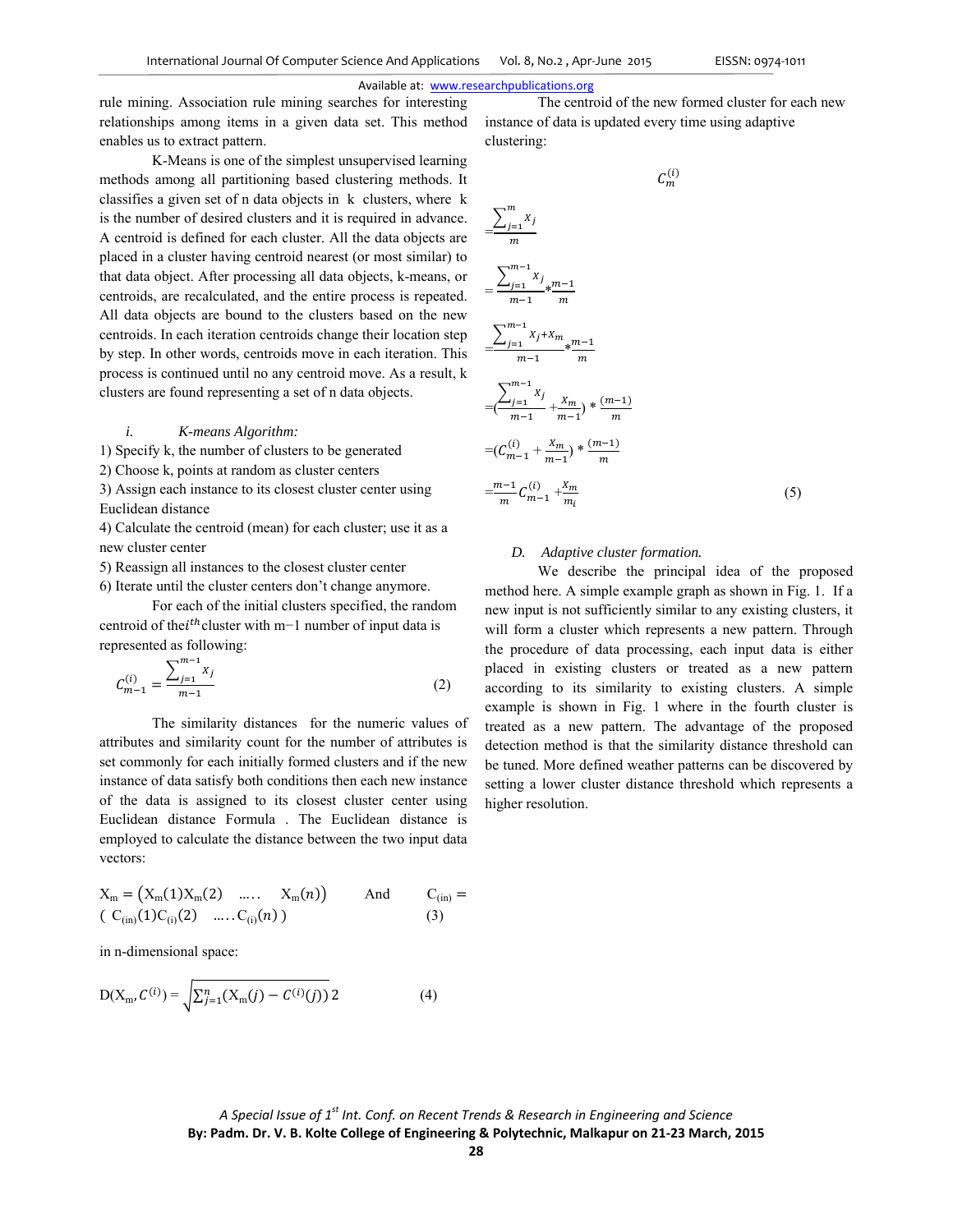

Fig .1. Explanation of the principle of the proposed method by using 2-dimensional data as an example

In the proposed method as the initial cluster formation is done on the training data selected using k means algorithm and Euclidean distance, further each instance of the testing data is selected and each numeric value of the attribute compared with the distance calculated with the centroids of the initial clusters. The similarity distance threshold is set for attributes values as well as attributes count for each initially formed cluster again. If the new instance satisfies the distance thresholds, it will be added to one of the initial clusters according to the distance with centroids. If not, the new cluster is formed. This process continues till the end of testing data available.

### *E. Adaptive Clustering method:*

1. Specify No of new clusters other than initial clusters.

2. Choose each new instance from the testing data as an input

3. Set the different similarity threshold for distance with the centroids and attributes count.

4. Compare the new instance with existing clusters according to the distance similarity threshold.

5. If satisfies the similarity with the centroids of one of the initial clusters, add to that particular cluster.

6. If doesn't satisfies the similarity, a new pattern exists

7. till the end of data.

# **IV. RESULTS AND DISCUSSIONS**

In this paper, we have proposed an efficient rare pattern detection method which generates histograms, the resultant histograms generated by this method is shown in Fig 2 below where pattern 4,5and 9 are clearly rare patterns as occurred less frequently.





By applying different distance thresholds we can generate different histograms which will be useful to detect weather patterns in more specified manner. Here we are showing different types of histograms on the basis of different distances thresholds set. The results of setting different thresholds generate histograms with more specified manner so as to detect detailed rare weather patterns. The results are shown in Fig 3 and Fig 4 below:



*A Special Issue of 1st Int. Conf. on Recent Trends & Research in Engineering and Science* **By: Padm. Dr. V. B. Kolte College of Engineering & Polytechnic, Malkapur on 21‐23 March, 2015**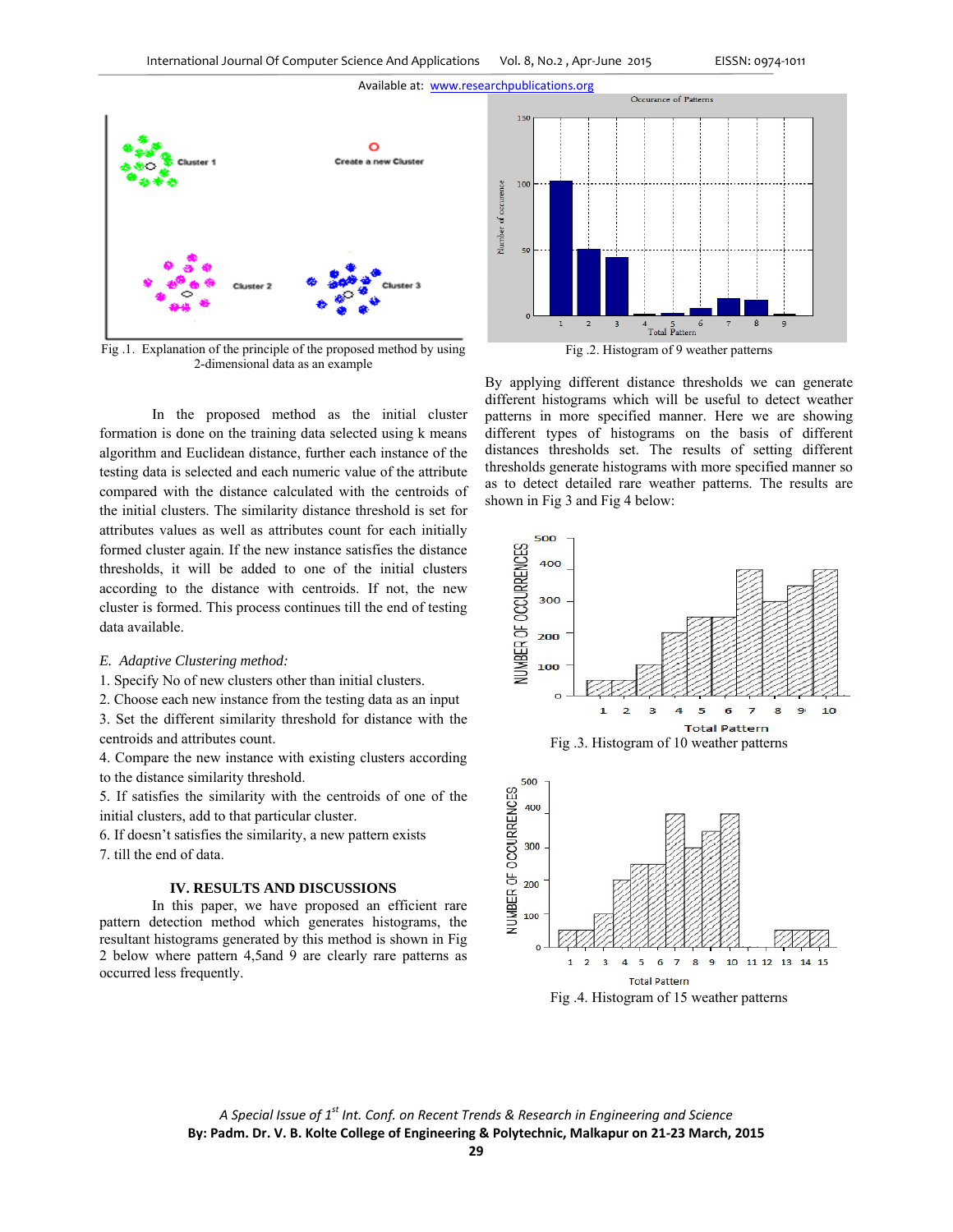# **V. CONCLUSION AND SUGGESTIONS FOR FUTURE SCOPE**

In this study, we proposed an adaptive clustering pattern detection method for disclosing weather patterns. The proposed method is able to deal with all meteorological or climate variables to detect hidden weather patterns. The proposed method is enabled to:

1. Detect weather patterns which are consistent with global climate change on weather patterns,

2. Detect rare weather patterns in greater detail by adjusting the resolution of the proposed detection model.

This method presents an efficient data processing technique used to enable the available data proper for the knowledge discovery as if the available metrological data is not proper the detection can be improper which leads to improper prediction of climate change. The goal of the proposed method is to implement an effective, efficient and adaptive rare pattern detection technique consisting of four parts missing data recognition, data preprocessing, initial clustering and adaptive clustering for dynamic detection. This method is implemented which uses metrological data in the form of daily summary, collected from NOAA, taken as input in excel sheet. The result is generated in the form of histogram. The results reveal the different weather patterns existing depending on the analysis of historical metrological data. With the help of these histograms we can easily identify the occurrence of rare patterns in weather which helps us to predict future environmental changes in the climate.

# **REFERENCES**

- [1] UNEP, *"United Nations Environment Programme, Climate Change,* "Available from: http://www.unep.org/climatechange; [cited 8 March 2013].
- [2] Y. Meng, M. Dunham, F. Marchetti, and J. Huang, "*Rare event detection in a spatiotemporal environment,"* Proceedings of the Second IEEE International Conference on Granular Computing (GrC'06), pp. 10–12, 2006.
- [3] Z. Yang, N. Meratnia, and P. Havinga, *"Outlier Detection Techniques for Wireless Sensor Networks: A Survey,"* IEEE Communications Surveys& Tutorials, vol. 12, no. 2, pp. 159–170, 2010.
- [4] P. Gogoi, D. K. Bhattacharyya, B. Borah, and J. K. Kalita, "*A Survey of Outlier Detection Methods in Network Anomaly Identification," The Computer Journal*, vol. 54, no. 4, pp. 570–588, Mar. 2011.
- [5] Z. Wang, C. S. Chang, and Y. Zhang, *"A feature based frequency domain analysis algorithm for fault detection of induction motors," Industrial Electronics and Applications (ICIEA), 2011 6th IEEE Conference on*, pp. 27–32, 2011.
- [6] V. Chandola, A. Banerjee, and V. Kumar, *"Anomaly detection: A survey," ACM Computing Surveys (CSUR)*, vol. 41, no. 3, p. 15, 2009.
- [7] R. M. Li, *Statistical Analysis of the Spatio-Temporal Variability of the Urban Heat Island in Singapore, Honours Thesis.* Department of Geography, National University of Singapore., 2009.
- [8] [8] W. Chow and M. Roth, "*Temporal dynamics of the urban heat island of Singapore," International Journal of Climatology*, vol. 26, no. 15, pp. 2243–2260, 2006.
- [9] [9] K. L. Ebi, N. D. Lewis, and C. Corvalan, *"Climate Variability and Change and their Potential Health Effects in Small Island States: Information for Adaptation Planning in the Health Sector," Environmental Health Perspectives*, vol. 114, no. 12, pp. 1957–1963, 2006.
- [10] NEA, *"National Environmental Agency,Weather Wise Singapore," Available from:http://www.app2.NEA.gov.sg/data/cmsresource/2; [cited 29 July 2011]*.
- [11] IPCC, *"Climate Change 2007: The Physical Science Basis. Contribution of Working Group I to the Fourth Assessment Report of the Intergovernmental Panel on Climate Change,"* Cambridge University Press, 2007.
- [12] J. Harger, *"Air-temperature variations and ENSO effects in Indonesia, the Philippines and El Salvador. ENSO patterns and changes from 18661993,"* Atmospheric Environment, vol. 29, no. 16, pp. 1919– 1942, Aug. 1995.
- [13] NOAA, *"El Nino and La Nina, Climate Prediction Center,"* Available from: http://www.cpc.ncep.noaa.gov/products; [cited 5 July 2011].
- [14] G. Stern, R. W. Macdonald, P. M. Outridge, S. Wilson, J. Ch´etelat, A. Cole, H. Hintelmann, L. L. Loseto, A. Steffen, F. Wang, and C. Zdanowicz, *"How does climate change influence Arctic mercury?"* Science of the total environment, vol. 414, pp. 22–42, Jan. 2012.
- [15] S. Kovats, K. Ebi, B. Menne, D. Campbell-Lendrum, and U. N. E. Programme, *Methods of assessing human health vulnerability and public health adaptation to climate change.* Regional Office for Europe, World Health Organization, 2003, vol. 1, no. 1.
- [16] F. Giorgi and E. Coppola, *"Does the model regional bias affect the projected regional climate change? An analysis of global model projections,"* Climatic Change, vol. 100, no. 3-4, pp. 787–795, May 2010.
- [17] K. S. Jun, E.-S. Chung, J.-Y. Sung, and K. S. Lee, *"Development of spatial water resources vulnerability index considering climate change impacts."* Science of the total environment, vol. 409, no. 24, pp. 5228– 42, Nov. 2011.
- [18] A. Augustsson, M. Filipsson, T. Oberg, and B. Bergb¨ack, *"Climate change - An uncertainty factor in risk analysis of contaminated land."* Science of the total environment, vol. 409, no. 22, pp. 4693–700, Oct. 2011.
- [19] S. K. Oni, M. N. Futter, L. a. Molot, and P. J. Dillon, *"Modelling the long term impact of climate change on the carbon budget of Lake Simcoe, Ontario using*

*A Special Issue of 1st Int. Conf. on Recent Trends & Research in Engineering and Science* **By: Padm. Dr. V. B. Kolte College of Engineering & Polytechnic, Malkapur on 21‐23 March, 2015**